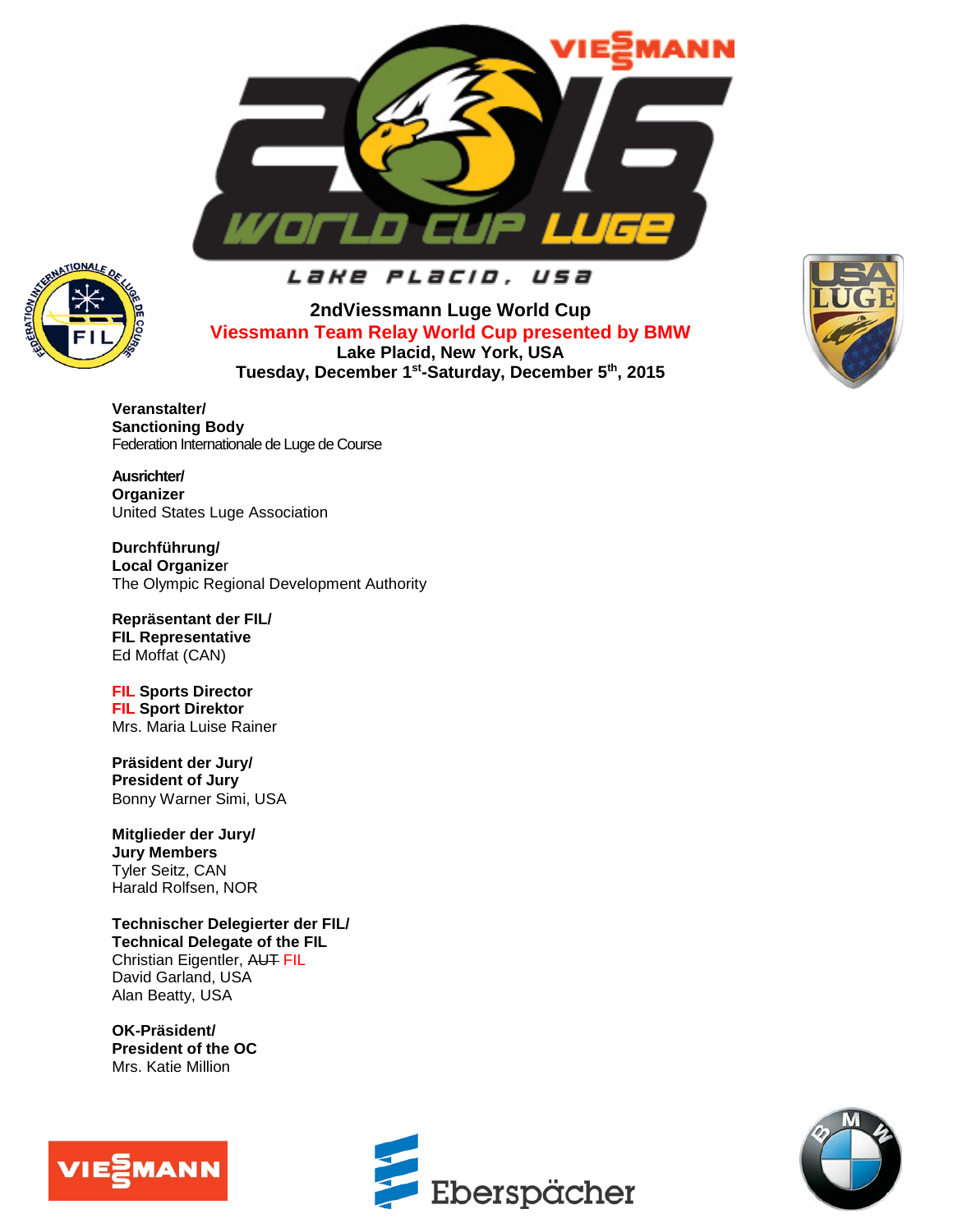

Lake Placid. usa

**Rennleiter/**

**Race Director** John Mowry

**Rennleiter/ Assistant Race Director** Gigi Jenkins

**Bahnleiter/ Chief of Track** Don Hass

**Pressechef Chief of Press** Mr. Jon Lundin, ORDA Mr. Sandy Caligiore, United States Luge Association

**Rennarzt/ Race Doctor** Dr. Eugene Byrne

**Medizinischer Dienst/ Medical Service** Emergency medical services and equipment on venue per FIL requirements

# **Nennungen/**

**Registration**

Online über die FIL Website [\(www.fil-luge.org\)](http://www.fil-luge.org/) (Startseite: "mitglieder-sektion Login:Anmeldung zu den Wettbewerben") oder direkt unter http:fil.plaras.com/login.aspx.

Online through the FIL Website [www.fil-luge.org](http://www.fil-luge.org/) (welcome page: members section/login:registration for Competitors) or directly under http:/fil.plaras.com/login.aspx.

### **Meldeschluss/ Closing Date** November 16, 2015-Team numbers November 25, 2015-Athlete names

**Nenngeld/ Entry Fees** 15,- euros pro Einsitzer / Single 25,- euros pro Doppelsitzer / Doubles





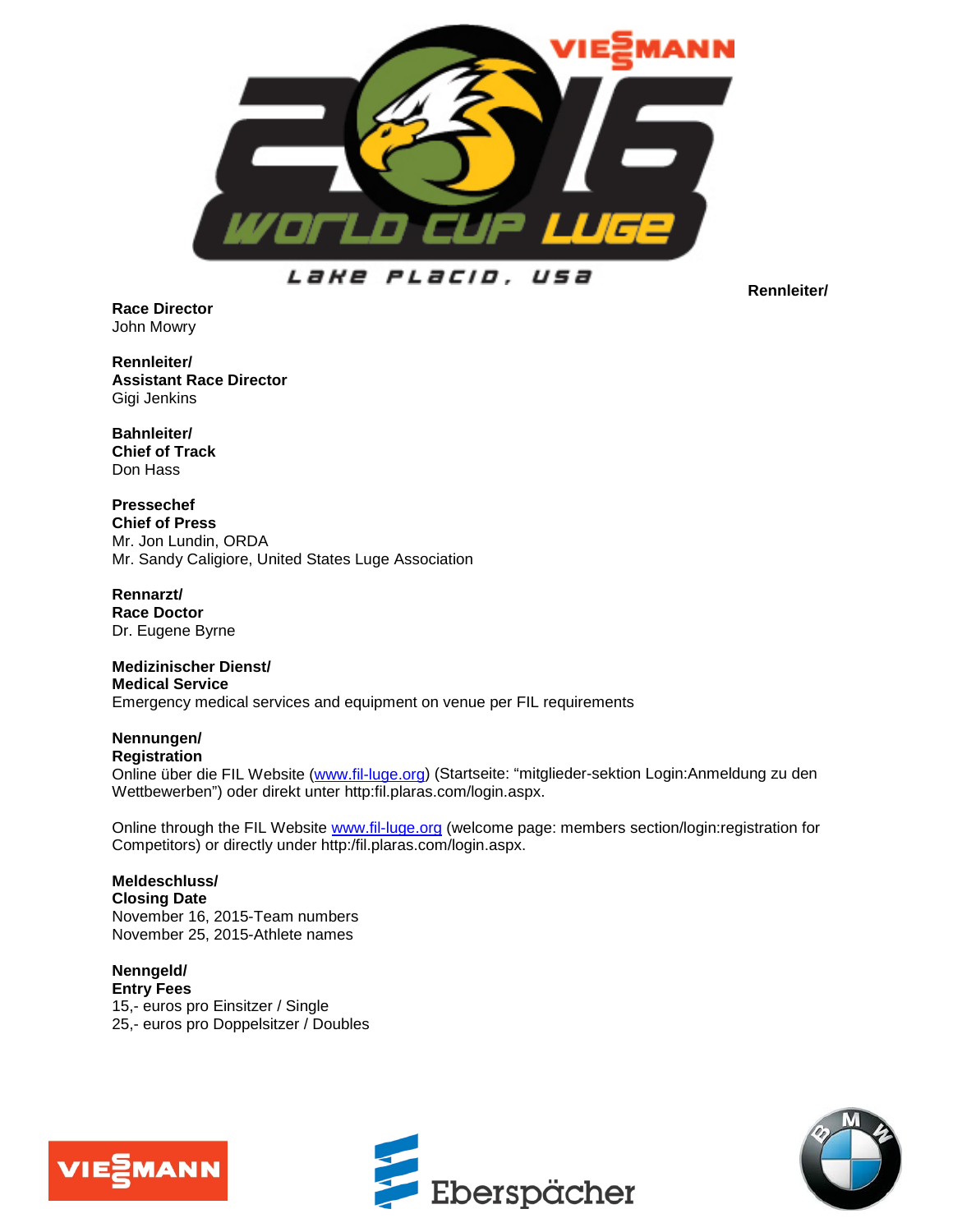

PLacio. Lake usa

**Lizenzen/**

### **Licenses:**

All athletes are required to have a valid FIL license in order to compete.

### **Versicherungsschutz/Insurance:**

The organizer cannot be held liable for any damage or accident. All participants must be sufficiently insured against accidents and illness by themselves or their National Federation.

## **Reglement/**

**Regulations**

The competition will be conducted in accordance with the IRO 2014

### **Rennstrecke/**

**Race Track** The Olympic Sports Complex Combined Track

# **Starthöhen/**

| <b>Start Heights</b>           |                   |
|--------------------------------|-------------------|
| Start to Finish Men's          | 1.355 m           |
| Start to Finish Women's        | $1.135 \text{ m}$ |
| <b>Start to finish Doubles</b> | $1.135 \text{ m}$ |

## **Preise/**

**Prizes** In Singles and Doubles Rank  $1 - 6$  get awarded Team Relay 1 – 3 get awarded

**Anschriften mit Telefonnummern (auch mobile), fax, email/ Address with Telephone numbers, fax and e-mail**

## **Organisationbüro/**

**Organization Office** Elizabeth Moeller 2634 Main Street ORDA Lake Placid, NY 12946 USA<br>Telephone: 518-523-165 518-523-1655 ext. 5331 Fax: 518-523-9275<br>E-Mail: emoeller@ord: emoeller@orda.org





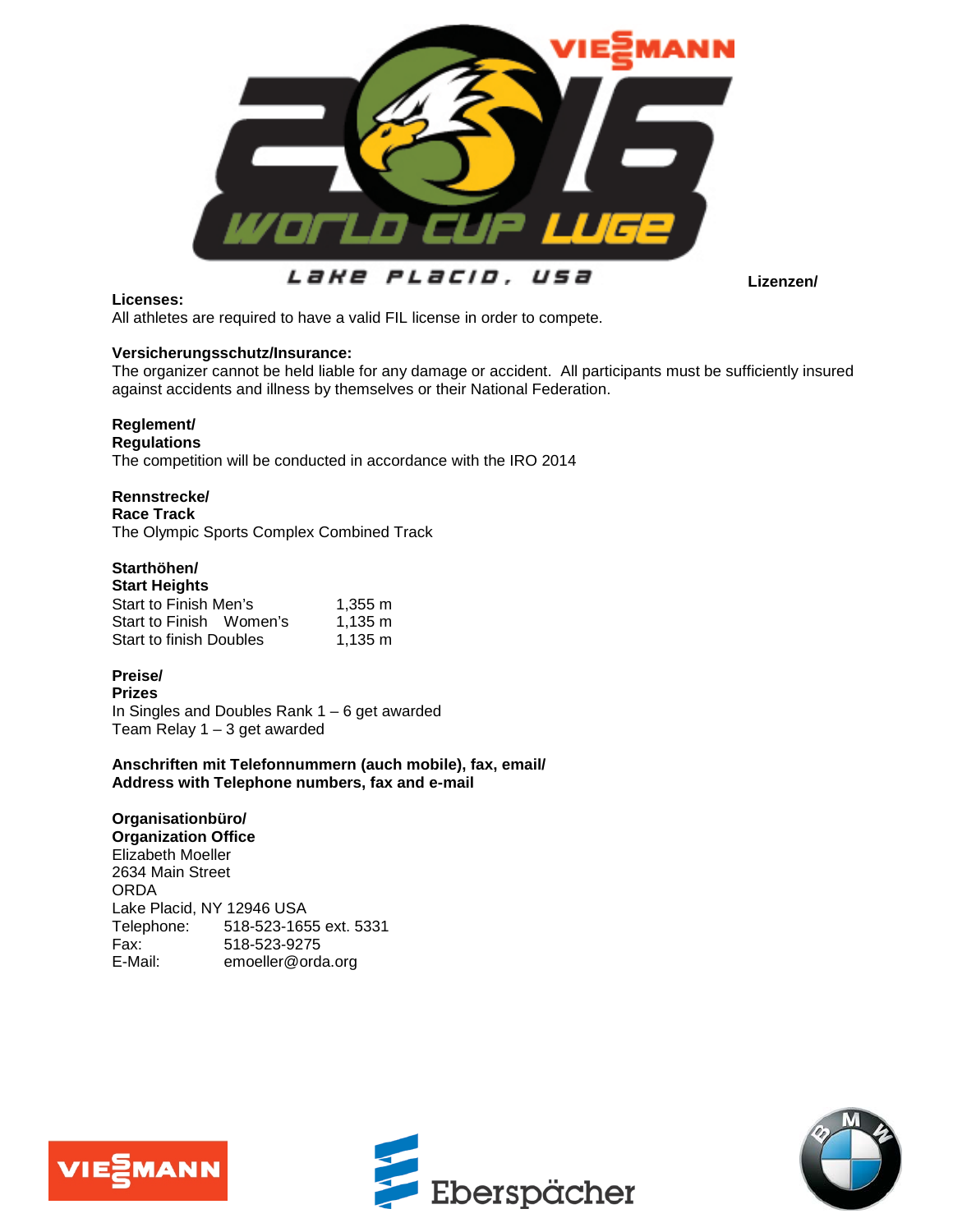

Lake Placid, usa

## **Bahnchef/**

**Chief of Track** Don Hass Olympic Sports Complex 220 Bobsled Run Road Lake Placid, NY 12946 Telephone: 518-523-4436 Fax: 518-523-8203 Ipdevelopmentcoach@orda.org

## **Pressechef/**

**Chief of Press** Mr. Jon Lundin ORDA 2634 Main Street Lake Placid, NY 12946<br>Telephone: 518-523 Telephone: 518-523-1655 ext. 5313<br>Fax: 518-523-9275 Fax: 518-523-9275 jlundin@orda.org

Mr. Sandy Caligiore United States Luge Association 57 Church Street Lake Placid, NY 12946-1805 Telephone: 518-523-2071 ext. 112 Fax: 518-523-4106<br>E-mail: sandv@usaluc sandy@usaluge.org

## **Quartier-Reservierung/**

**Organizer of Olympic Training Center Accommodations** Ms. Amy Chapin United States Luge Association 57 Church Street Lake Placid, NY 12946-1805 Telephone: 518-523-2071 ext. 103 Fax: 518-523-4106 E-mail: [amy@usaluge.org](mailto:amy@usaluge.org)





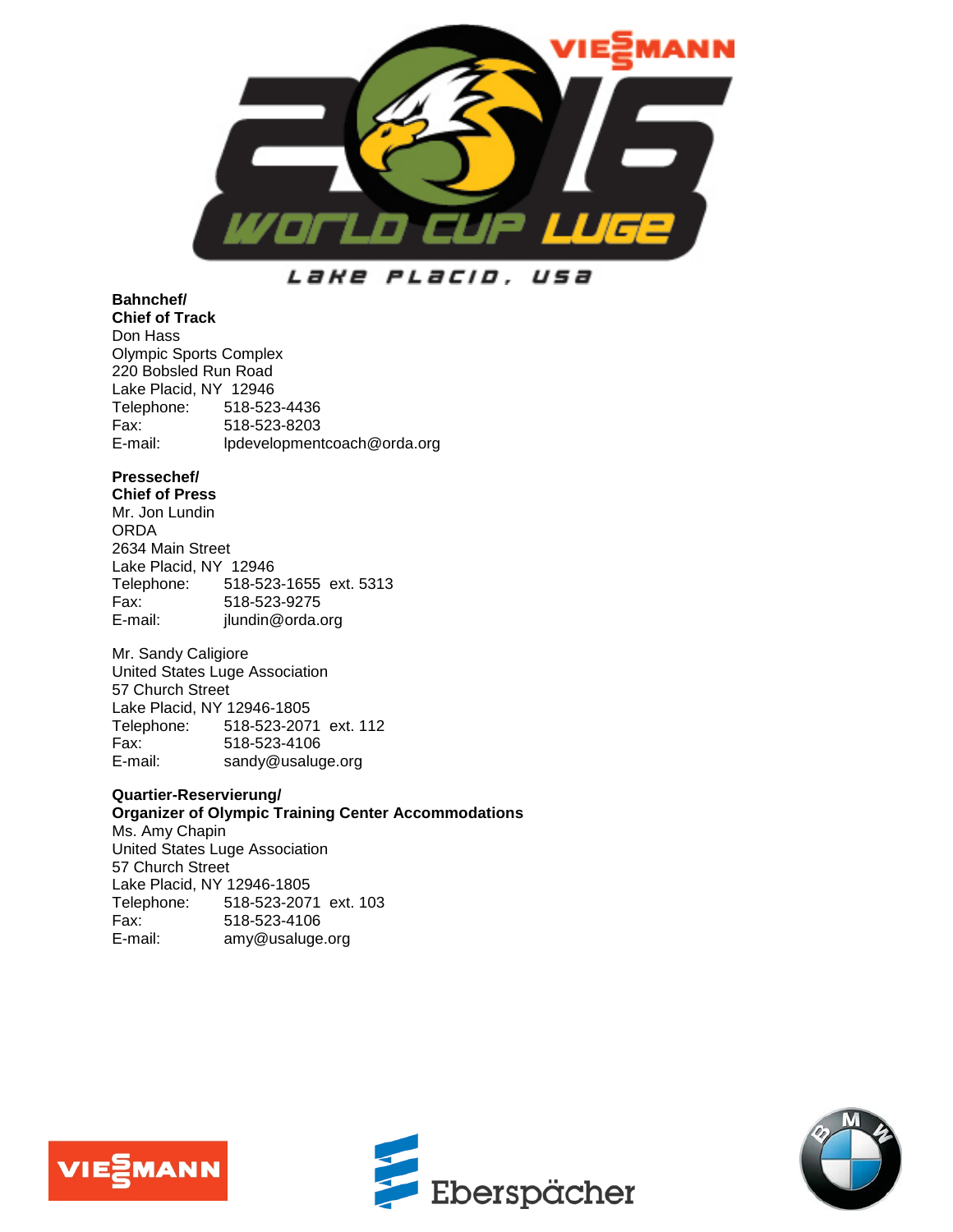

Lake PLacid, USa

## *Vorläufiger Zeitplan/Schedule As of 9/9/15*

## **The Welcome Center and Athlete Lounge at the Conference Center are open daily Tuesday- Friday from 5:00pm until 8:00pm**

| Tuesday, December 1, 2015   |                                                    |                          |
|-----------------------------|----------------------------------------------------|--------------------------|
| 9:00-Noon                   | <b>Registration &amp; Waiver Sign</b>              | <b>Conference Center</b> |
| 9:00-10:30                  | <b>Track Walks</b>                                 |                          |
| 11:00                       | Training                                           | Conference Center        |
| 19:00                       | <b>Team Leader Meeting</b>                         | Conference Center        |
| Wednesday, December 2, 2015 |                                                    |                          |
| 08:00                       | Training                                           |                          |
| 19:00                       | <b>Team Leader Meeting</b>                         | <b>Conference Center</b> |
| Thursday, December 3, 2015  |                                                    |                          |
| 08:00                       | Training                                           |                          |
| 16:00                       | Seeded group training                              |                          |
| 18:00                       | Nation's Cup - Men, Women, Doubles                 |                          |
|                             | <b>Medal Ceremony</b>                              | <b>Finish Outrun</b>     |
| Friday, December 4, 2015    |                                                    |                          |
| 9:30                        | Doubles 1 <sup>st</sup> Run                        |                          |
| 10:50                       | Doubles 2 <sup>nd</sup> Run                        |                          |
| 12:10                       | Men 1 <sup>st</sup> Run                            |                          |
| 13:45                       | Men 2 <sup>nd</sup> Run                            |                          |
|                             | Medal Ceremony – Doubles & Men                     | Medals Plaza             |
| Saturday, December 5, 2015  |                                                    |                          |
| 10:40                       | Women's 1 <sup>st</sup> Run                        |                          |
| 12:00                       | Women's 2 <sup>nd</sup> Run                        |                          |
| 14:00                       | Team Relay                                         |                          |
|                             | Medal Ceremony - Women's & Team Relay Medals Plaza |                          |





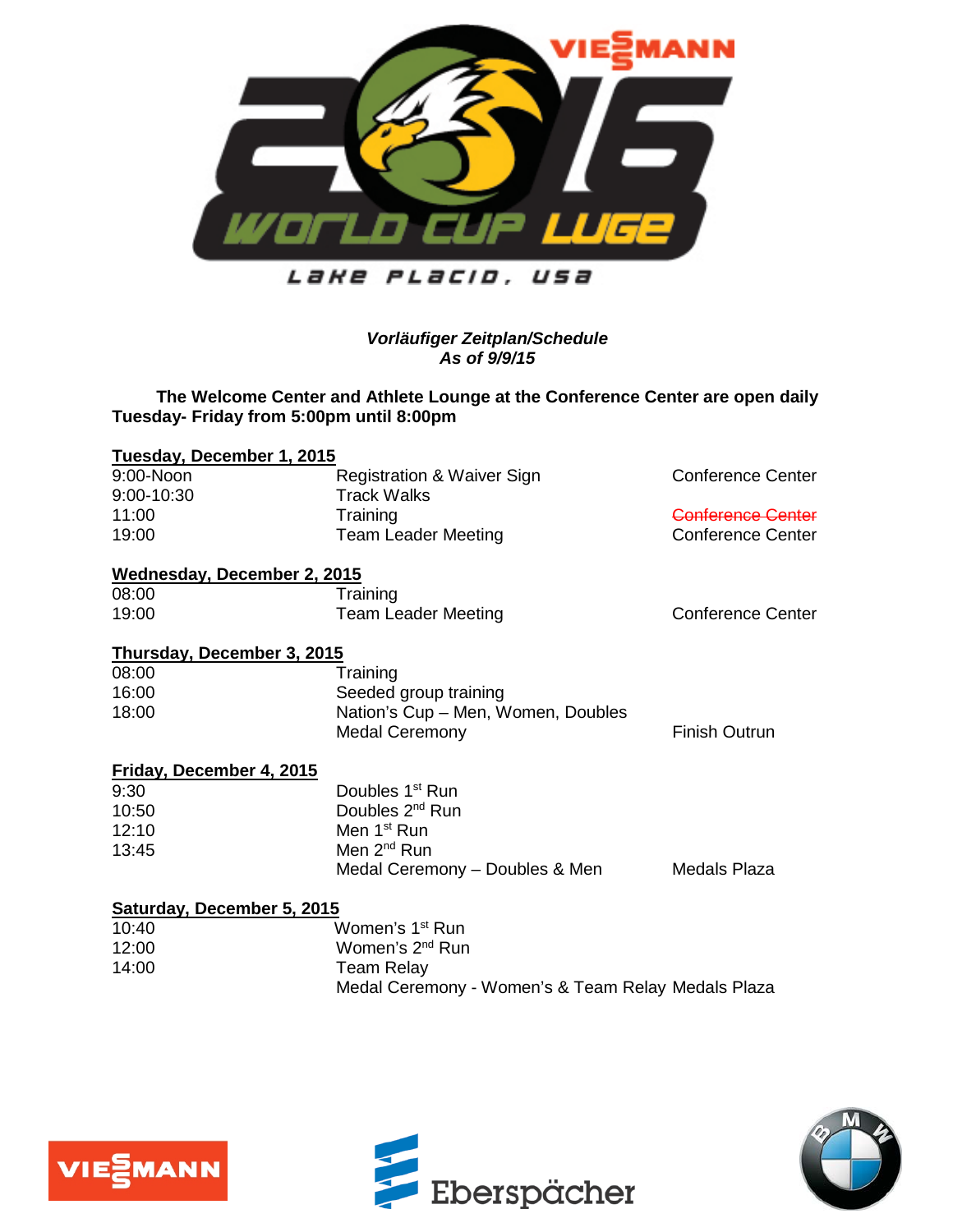

#### Lake Placid. usa

## **Besonderheiten/Special Features**

## **Accommodations**

A limited number of beds will be available at the Olympic Training Center (OTC) in Lake Placid at a rate of \$125.00 US per person, per day with meals included. The rooms are double occupancy with **no singles**. **Rooms will be secured on a first come, first serve basis.** Please complete the attached OTC Accommodation Application form and return it **no later than November 1, 2015** to:

> *Ms. Amy Chapin United States Luge Association 57 Church Street Lake Placid, NY 12946-1805 Telephone:518-523-2071 ext. 103 Fax: 518-523-4106 E-mail:* [amy@usaluge.org](mailto:amy@usaluge.org)

Upon confirmation of your application for housing at the OTC, additional forms will be forwarded to you for completion.

Other accommodations may be secured by contacting the Lake Placid Essex County Visitors' Bureau**.** The telephone number is: 518-523-2445, fax number is: 518-523-2605 and the website is: www.lakeplacid.com. Housing may be limited at this time; therefore, we suggest you contact them as soon as possible.

## **Visa/Border Crossing**

American Visas may be required for each person traveling into the United States. At the border crossing you will be required to pay a fee of \$6.00 (U.S. dollars) and fill out an I-94 registration card. This is very important in facilitating your arrival to the United States. Please remember you need a new **visa each time** you enter the United States.

## **Registration/Team Leader Meeting**

Registration and the first Team Leader Meeting will be held at the Lake Placid Conference Center, located at 2634 Main Street. **All Team Leaders must report to the Registration Area before athletes may begin sliding.**





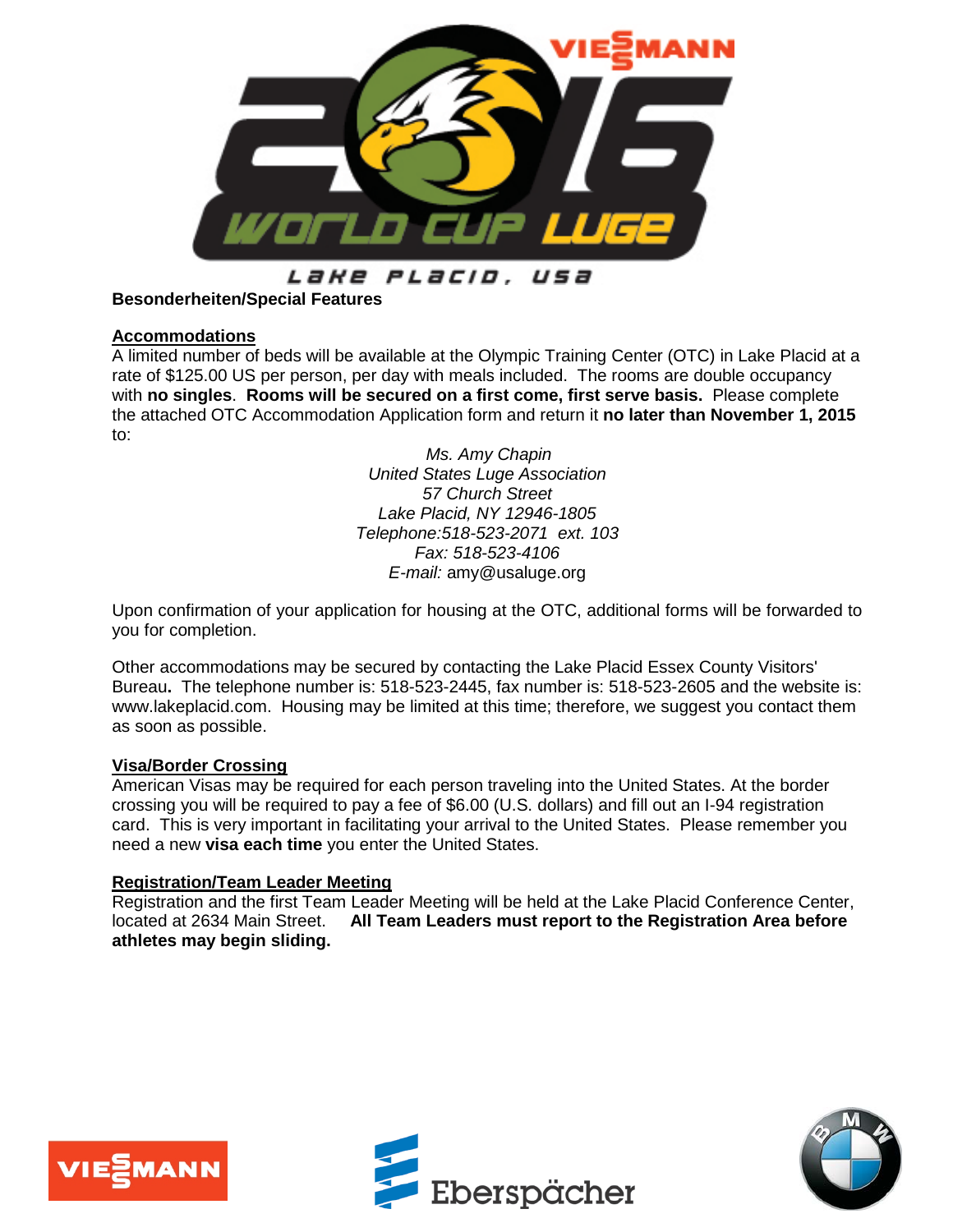

#### Lake PLacio. usa

### **Transportation/Driving Directions**

From New York City, New Jersey and points South:

Take the New York State Thruway (I-87) north to Exit 24 (Albany). Take I-87 north (Adirondack Northway) to Exit 30. Pick up Route 9 north and follow it for two miles to Route 73. Continue on Route 73 for 28 Miles to Lake Placid. Drive time from New York City - 5 hours; Albany - 2 1/2 hours

### From Boston, Springfield, Hartford and points East:

Take the Massachusetts Turnpike (I-90) to Albany. Pick up I-787 north to Cohoes. Connect with Route 7 west to I-87 north. Follow I-87 north (Adirondack Northway) to Exit 30. Pick up Route 9 north and follow it for two miles to Route 73. Continue on Route 73 for 28 Miles to Lake Placid. Drive time from Boston - 5 hours

### From Montreal:

Take Route 15 south to Champlain crossing, connecting with I-87 (Adirondack Northway) south. Take Exit 34 west, follow Route 9N, then Route 86 to Wilmington and on to Lake Placid. Drive time from Montreal - 2 hours

### From Burlington:

Follow US Route 7 south to Route 22 and take a right. Take a right onto Route 17. Follow route 17 crossing bridge into New York State. Follow Bridge Road to Route 9N and take a right. Follow Route 9N to Route 73 in Keene. Take a right onto Route 73 and continue for 14 miles to Lake Placid. Drive time from Burlington  $-2$  hours

### **Rental Cars**

For teams arriving at Pierre Trudeau (formally Dorval) International Airport in Montreal, Canada or Albany International Airport in Albany, NY rental vehicles are available through many national car rental agencies. Arrangements can be made by calling the agency directly at one of the below North American telephone numbers:

| 1-800-367-2277 or | www.thrifty.com     |
|-------------------|---------------------|
| 1-800-654-3131 or | www.hertz.com       |
| 1-800-331-1212 or | www.avis.com        |
| 1-800-800-4000 or | www.dollar.com      |
| 1-800-227-7368 or | www.nationalcar.com |
|                   |                     |

Cargo Vans Budget 1-800-527-0700or www.budget.com Ryder 1-800-467-9337or www.ryder.com

Automobile Rental available locally. Vehicles are limited: Avis (518) 523-3506 or 1-800-331-1212 Hertz (518) 523-3158 or 1-800-654-3131

### **Currency Exchange**

You are encouraged to exchange foreign currency to US dollars prior to your arrival in the United States. The best location for currency exchange is at the airport.





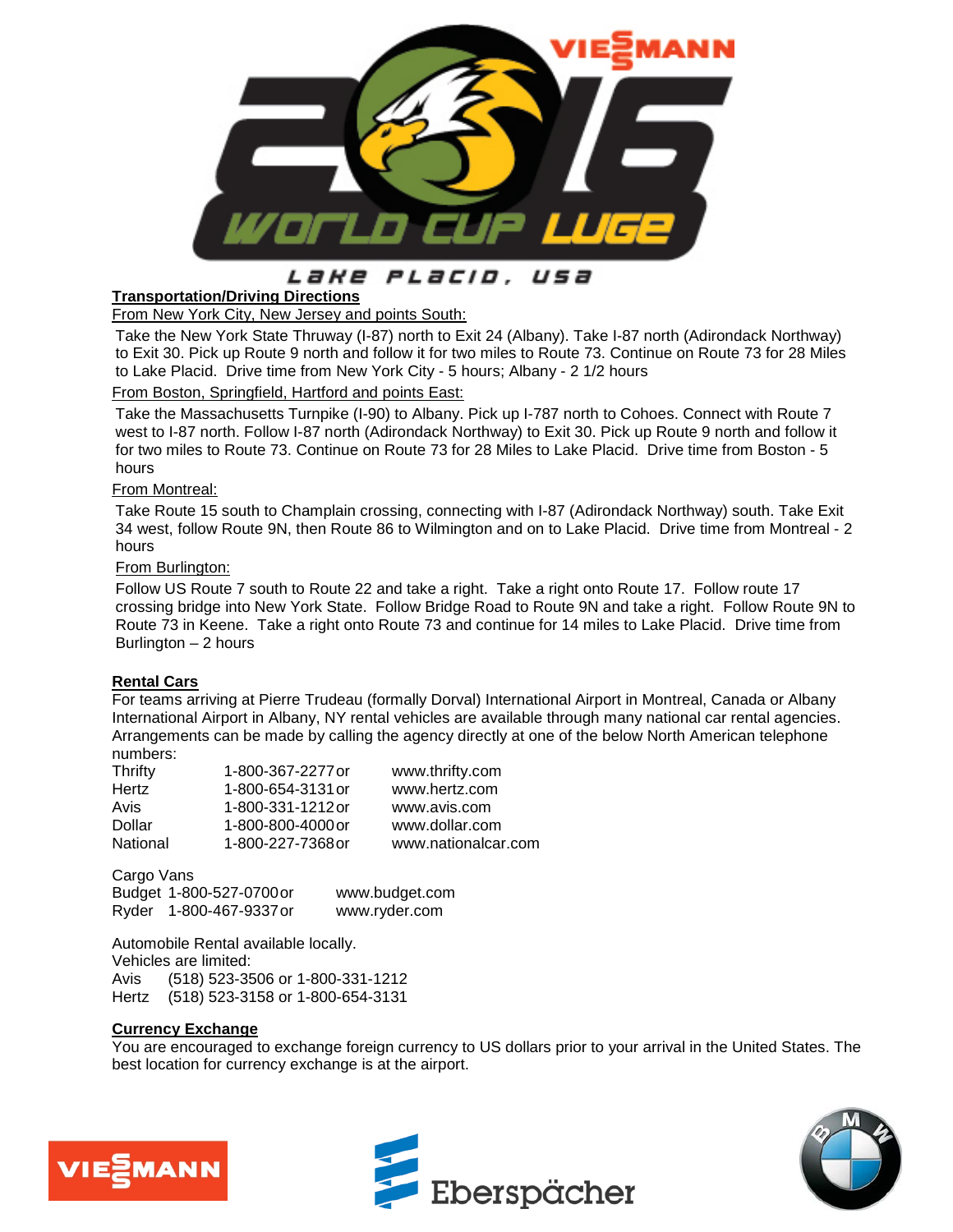

otche distribution of the second of the second of the second and the second of the second of the second of the second second and second and second and second and second and second and second and second and second and secon

# Application Due: November 1, 2015

 **Only complete applications will be accepted.**

| Nation:         | <b>Federation Name:</b> |          |
|-----------------|-------------------------|----------|
| Contact Person: | E-Mail:                 |          |
| Postal Address: | City/State/Postal Code: | Country: |
| FAX:            | Telephone:              |          |

| NO SINGLE ROOMS | #Rooms<br>___ | <b>Arrival Date</b> | Departure Date |
|-----------------|---------------|---------------------|----------------|
|                 |               |                     |                |

| Last Name    | <b>First Name</b> | Room | Sex<br>M/F | Birthplace<br>City & Country | Birthdate<br>Mo/Day/Yr | Function* | Passport # |
|--------------|-------------------|------|------------|------------------------------|------------------------|-----------|------------|
|              |                   | #1   |            |                              |                        |           |            |
|              |                   | #1   |            |                              |                        |           |            |
|              |                   | #2   |            |                              |                        |           |            |
|              |                   | #2   |            |                              |                        |           |            |
|              |                   | #3   |            |                              |                        |           |            |
|              |                   | #3   |            |                              |                        |           |            |
|              |                   | #4   |            |                              |                        |           |            |
|              |                   | #4   |            |                              |                        |           |            |
|              |                   | #5   |            |                              |                        |           |            |
|              |                   | #5   |            |                              |                        |           |            |
|              |                   | #6   |            |                              |                        |           |            |
|              |                   | #6   |            |                              |                        |           |            |
| Double Rooms |                   |      |            |                              |                        |           |            |

**\* Function: A=Athlete, TL=Team Leader, CO=Coach, MD=Medical Personnel, TS=Team Support** Please provide the following information**:** 

**□ Mastercard □ Visa □ American Express** 

| <b>Card Number</b>                                                                           |  |  |  |  |  |  |  |  |  |  |  |  |  |  |  |  |
|----------------------------------------------------------------------------------------------|--|--|--|--|--|--|--|--|--|--|--|--|--|--|--|--|
| Name on credit card:                                                                         |  |  |  |  |  |  |  |  |  |  |  |  |  |  |  |  |
| Start Date: /<br>Three-Digit Code:<br>Expiry Date: /                                         |  |  |  |  |  |  |  |  |  |  |  |  |  |  |  |  |
| <b>RETURN COMPLETED FORM TO</b>                                                              |  |  |  |  |  |  |  |  |  |  |  |  |  |  |  |  |
| United States Luge Association 57 Church Street Lake Placid, NY 12946-1805<br>Ms. Amy Chapin |  |  |  |  |  |  |  |  |  |  |  |  |  |  |  |  |